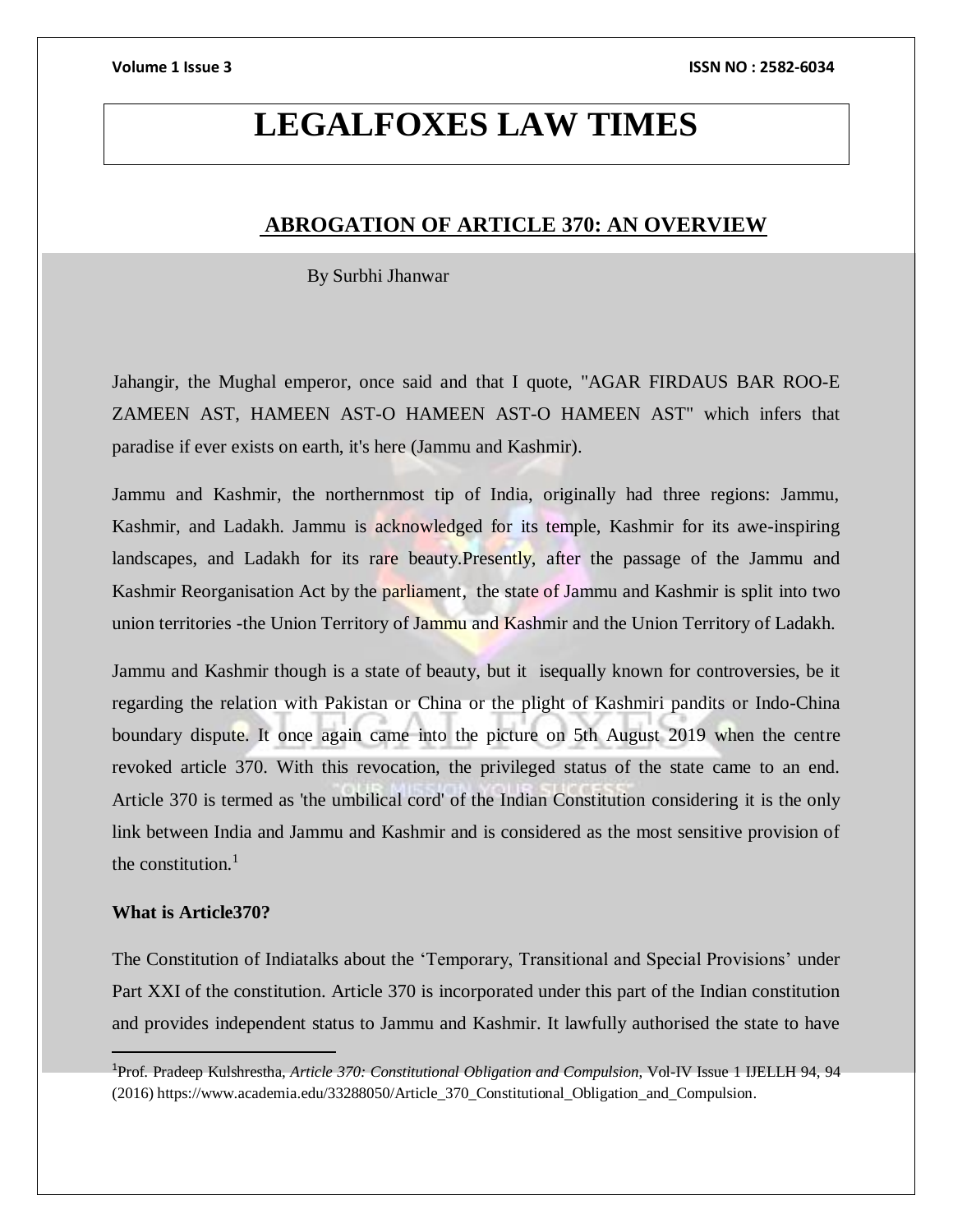its own constitution, its own flag and freedom to formulate its own laws, while allowing centre to make laws only on three subjects- foreign affairs, defence, and communication. It also provides that to extend other constitutional provisions to the state, the centre can do so with the prior concurrence of the state government. Once the state constituent assembly is established the authority of the state government to give concurrence ends. It also provides that only the President can abrogate or amend this article and that too on the recommendation of the Constituent Assembly of the state.

# **History of Article 370**

 $\overline{a}$ 

After the independence of India on 15th August 1947, all the princely states became sovereign and were given the option of either joining India or Pakistan or to remain an independent sovereign state. Almost every princely state except Kashmir joined the dominion of India. The ruler of Jammu and Kashmir, Maharaja Hari Singh decided to remain independent and this decision was respected by India. However, Pakistan wanted Kashmir to join its dominion and therefore, it tried to forcefully conquer it. Unable to cope with the situation Maharaja sought the help of India and in exchange agreed to join India. For this purpose, an instrument of accession was signed between the ruler of Kashmir and the government of India. The instrument contained provisions enabling the central legislature of India to legislate only on matters of defence, foreign affair and communication and the rest of the powers were retained with the ruler of the state to be governed by the Jammu  $\&$  Kashmir Constitution Act, 1939, then in force in the state<sup>2</sup>. Further, under clause 7 of the instrument, it was declared that the state cannot be compelled to **OUR SUCCESS** follow the Constitution of India.

When the Constitution of India was formed Jammu and Kashmir was recognised as part B states under the constitution however with subsequent constitutional amendment it was regarded as the 15<sup>th</sup> state under Article 1 as a part of Indian territory and retained its special status under Article 370.<sup>3</sup>

<sup>2</sup> Jai Shankar Agrawal,*Article 370 of the Constitution of India: A Genesis*, Academia https://www.academia.edu/10840788/Article 370 of the Constitution of India a genesis.

<sup>3</sup>K V Thomas, *Abrogation of Article 370 and Reintegration of Jammu &Kashmir*,CENTRE FOR PUBLIC POLICYRESEARCHhttps://www.cppr.in/wp-content/uploads/2019/08/Abrogation-of-Article-370-and-Reintegration-of-Jammu-Kashmir-.pdf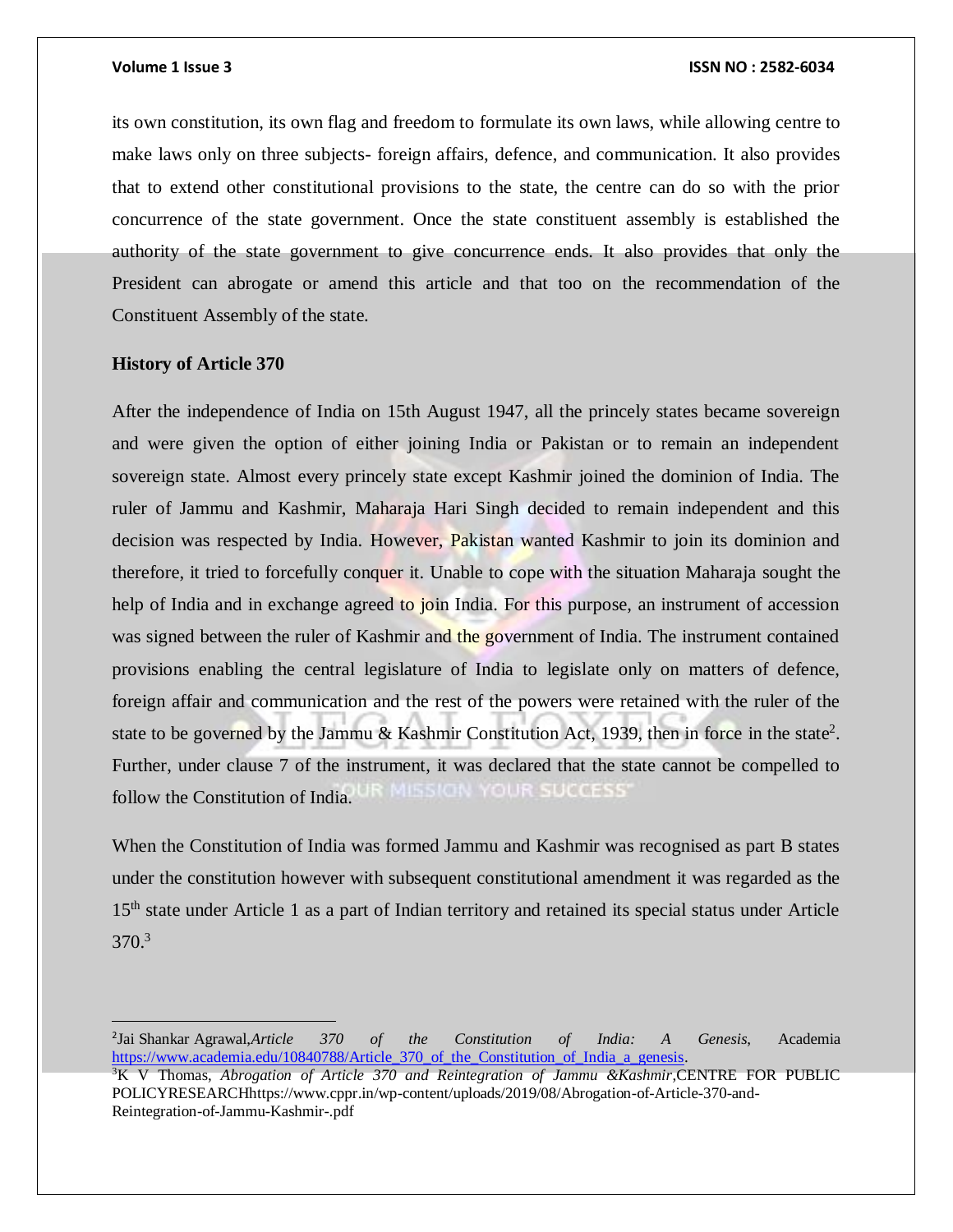The Constituent Assembly of Jammu and Kashmir was set up to decide on the matter of accession to India and the same ratified the accession on  $15<sup>th</sup>$  February 1954. The state's constitution under Section 3 declared Jammu and Kashmir to be an integral part of India. <sup>4</sup>The Constituent Assembly was also empowered to recommend the articles of the Indian Constitution to be applied to the state and to abrogate Article 370, but it dissolved without giving any recommendation on the abrogation of the article. Also, under Section 147 of the state's constitution, Article 370 was made unamendable by the future legislative assembly of the state.

### **Merits and demerits of Article370**

### Merits:

Article 35 A which is a part of Article 370 was introduced through the presidential order of 1954 provides exceptional privileges to the people of Jammu and Kashmir. Through this article, the local legislature of the state is empowered to define who are 'permanent residents' of the region. Such permanent residents enjoy special privileges and rights regarding the matter of public employment, settlement in any part of the state, acquisition of immovable property, voting rights, scholarship rights, and other aids which state government provides. It further debars any outsider from holding any immovable property, and any government jobs in the state. It also results in more profit for the residents as it is not easy for the outsiders to conducttheir business in the state.

### Demerits:

The Article encourages separationist tendencies as the people of Jammu and Kashmir do not think of themselves to be a part of India. It more significantly affects the economy of the state as the outsider cannot invest in Kashmir and are not allowed to make any construction there.<sup>5</sup> They cannot hold any property or carry on any business which hampers the development of the state.

<sup>4</sup>*Supra* note 2.

<sup>5</sup>AsimJaiswal, *Article 370*, Vol-II Issue 5 IJTSRD 1011, 1014 (2018) [https://www.academia.edu/37528449/Article\\_370.](https://www.academia.edu/37528449/Article_370)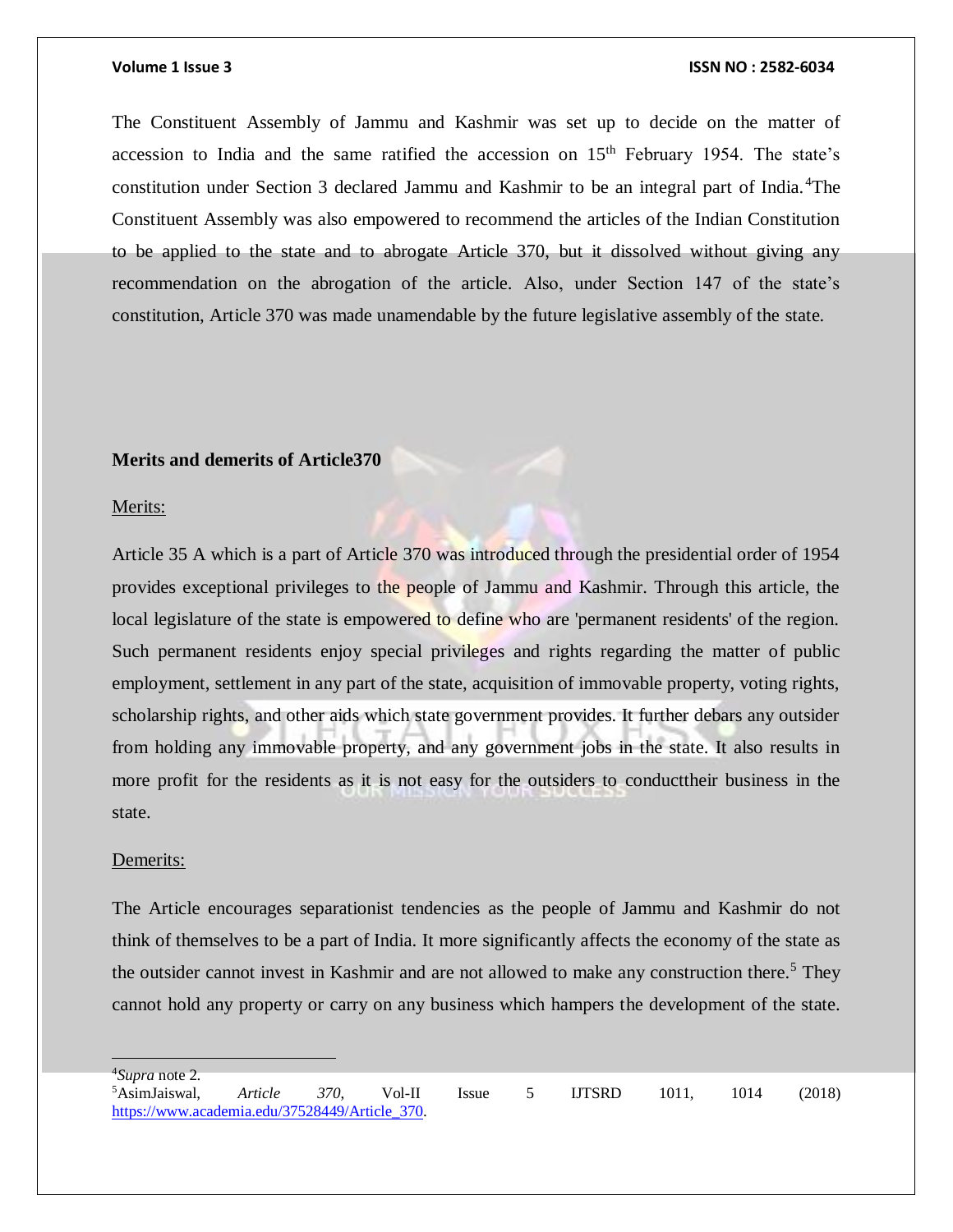The special status has further led to an increase in corruption as the anti-corruption bodies of the nation possess no control over Kashmir.

Many welfare programs and progressive measures of the government cannot be implemented in this state due to Article 370 and hence the people of the state are deprived of such benefits. The weaker and vulnerable groups of the state are rendered voiceless since the constitutional safeguards provided under the Indian constitution are unavailable to them. The article is antiwomen as the women marrying non-Kashmiris loses their property rights as well as the citizenship of the state. The people of the state are deprived of the Right to information as no provisions are provided under Jammu and Kashmir RTI Act for the appointment of Information Commission, moreover there is no compulsion on the state authority to provide such information.

# **Whether Article 370 is temporary or permanent?**

The parliament was given the power to legislate only on the matter relating to defence, foreign affair, and communication and if any other 'constitutional' provisions or the union powers were to be applied to the state of Jammu and Kashmir, the prior 'concurrence' of the state government was required. Furthermore, under article 370 (3) President is given the power to abrogate or amend article 370 but for that also the recommendation of the constituent assembly of the state is necessary before the President issues notification for such. <sup>6</sup>

Since the constituent assembly did not make any such recommendation before its dissolution, therefore, Article 370 shall deem to be a permanent provision. In a case, *Kumari Vijayalakshmi Jha v. Union of India &Anr*. where a PIL was filed before the High Court of Delhi seeking a declaration from the court that article 370 was a temporary provision and with the dissolution of constituent assembly it had lapsed. The High Court of Delhi dismissed this plea, and its order was challenged before the Supreme Court which upheld the decision of the High Court and ruled that Article 370 is not a temporary provision.

# **Government's stand on revoking Article370**

l

 $6$ SBI v. Santosh Gupta, (2017) 2 S.C.C. 538, Prem Nath Kaul v. State of J & K, A.I.R. 1959 S.C. 749.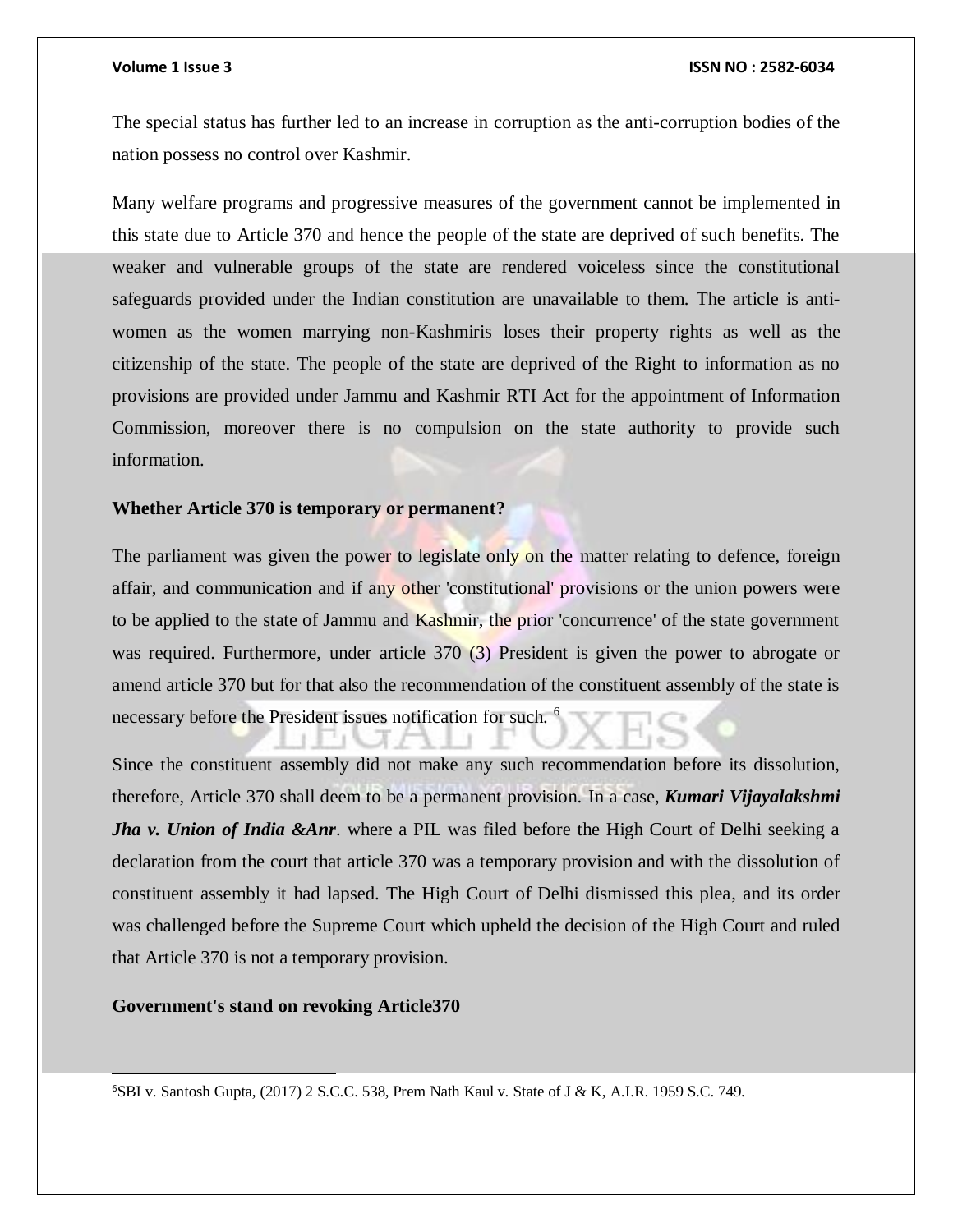The governments defended its action by arguing that scrapping of article 370 was in the party's manifesto of the 2019 election and to bring Kashmir into the same footing as other states. Other reasons for removal were that Article 370 was the root cause of terrorism, corruption, and poverty, it was anti-women plus discriminatory based on class, caste, and place of origin, besides it hinders the economic development of the state. Also, the refugees from Pakistan who settled in Jammu and Kashmir during the partition were still denied citizenship due to this article. Thegovernment justified the abrogation as a move to fully integrate Jammu and Kashmir into India, to provide opportunities for employment to the youth of the state and to ensure proper economic development of the state.

### **The path taken by the governmentto abrogate Article 370**

Under Article 370 (1) (d) of the Indian Constitution, the president is conferred with the power to exercise other constitutional provisions to Jammu and Kashmir with the prior 'concurrence' of the state government. Using this power, Article 367 which provides for guidelines regarding interpreting the constitution was amended through presidential order C.O.272. A fourth clause, applicable to Jammu and Kashmir only, was added to article 367 according to which all the reference to 'the government' implies a reference to 'the governor' and reference to 'the constituent assembly of the state' in Article 370(3) shall read 'legislative assembly of the state.'

Under Article 370 (3) the president is empowered to abrogate Article 370 with the concurrence of the constituent assembly and since the constituent assembly is no more in existence the legislative assembly plays the role of the former. Since the state was under the President's rule, the concurrence of thegovernor would be enough, and the administrative functions of the state would be taken up by the president and the legislative functions of the state assembly by the parliament.

On 6<sup>th</sup> August 2019, another presidential order C.O.273 was issued through which all the provisions of theIndian Constitution were made applicable to Jammu and Kashmir which resulted in the revocation of the special status of the state.

# **Aftermath of Revocation**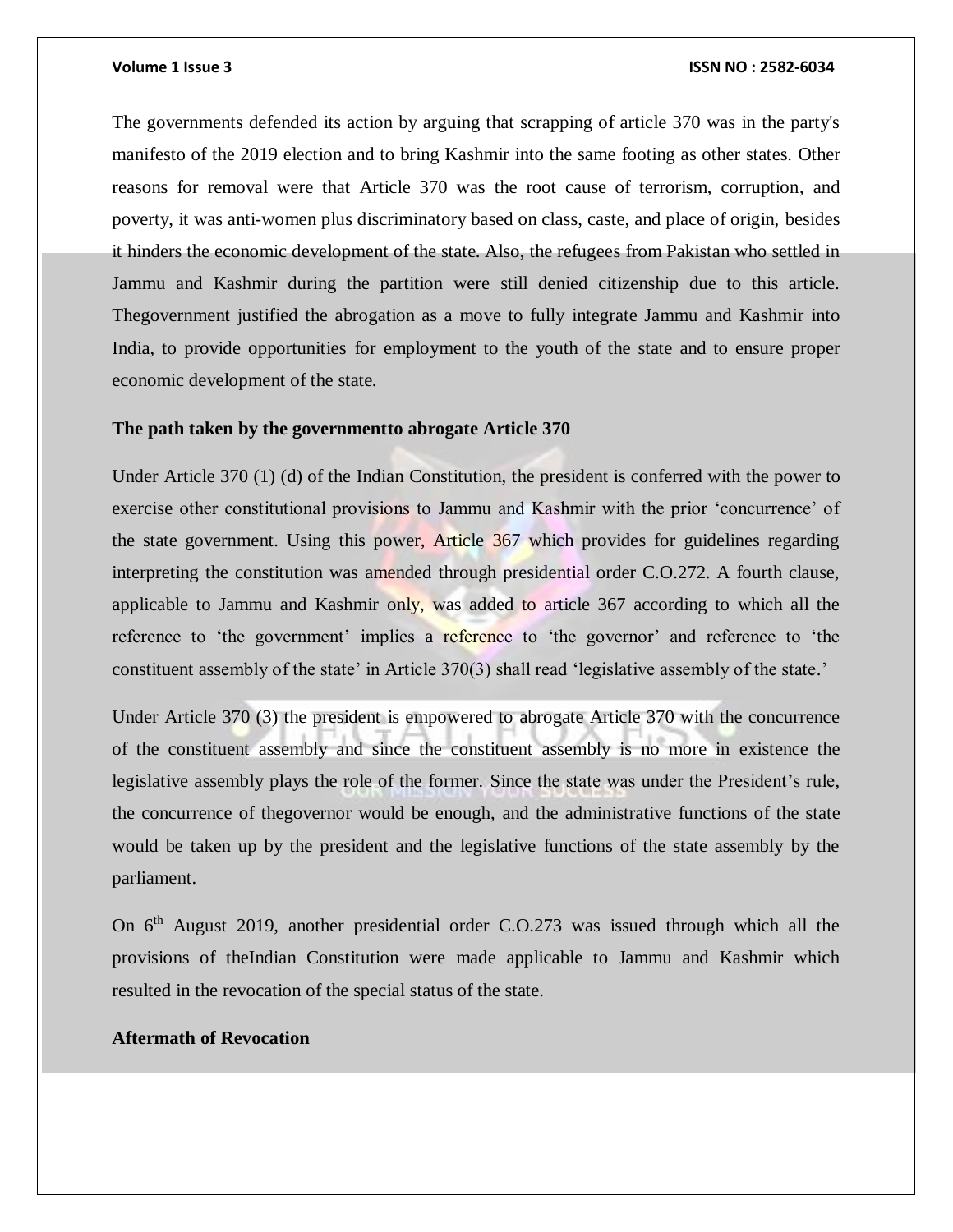The notion of 'One nation, one constitution' is finally achieved as the Jammu and Kashmir is now fully integrated into India. After the revocation of Article 370 now all the provisions and constitutional safeguards of the Constitution of India are applicable in Jammu and Kashmir. This implies that the special privileges of having a separate flag and constitution have come to an end. Further, no more dual citizenship will be granted to the people of Jammu and Kashmir. The word 'minority' was never recognised by the Jammu and Kashmir Constitution but now the minorities will be able to take advantage of reservation and various beneficial Central Government Schemes. The woman resident of Kashmir will now be able to marry any person freely, without any fear of losing her rights and identity.

TheCentre will now be able to adopt effective measures to control corruption and terrorism in the state. Hereafter, any Indian will be qualified to purchase property in the state of Jammu and Kashmir and there will an increasein the economic development of the state as land investments will increase, more industries will be set up, private-sector investments will also increase and outsiders will be able to set up their business in the state. With the central government's control, the educational and employment opportunities will be improved. Right to Education and Right to Information will be duly applicable in the state. Tourism will be increased.

Despite the abovementioned benefits the revocation of Article 370 has some shortcomings too such as many Kashmiris were unable to accept the government's decision and a massive protest was observed when abrogation of Article 370 was announced. This further resulted in theimposition of curfew and the internet and calling services were discontinued in many places of the region. It has also worsened the relationship between India and Pakistan. It further arose a fear of insecurity in the minds of a certain group of citizens that the government may perhaps take similar steps in other states also.

# **Criticism**

The method of revocation has faced many criticisms such as it being a threat to thefederal system of India considering that the government can in thefuture similarly adjust the territory of a state without its consent. Also, the abrogation of thearticle without taking into consideration the views of theopposition party, consent of the people of the state, and not giving enough time for its discussion in the parliament is against the norms of democracy. A. G. Noorani, the constitutional